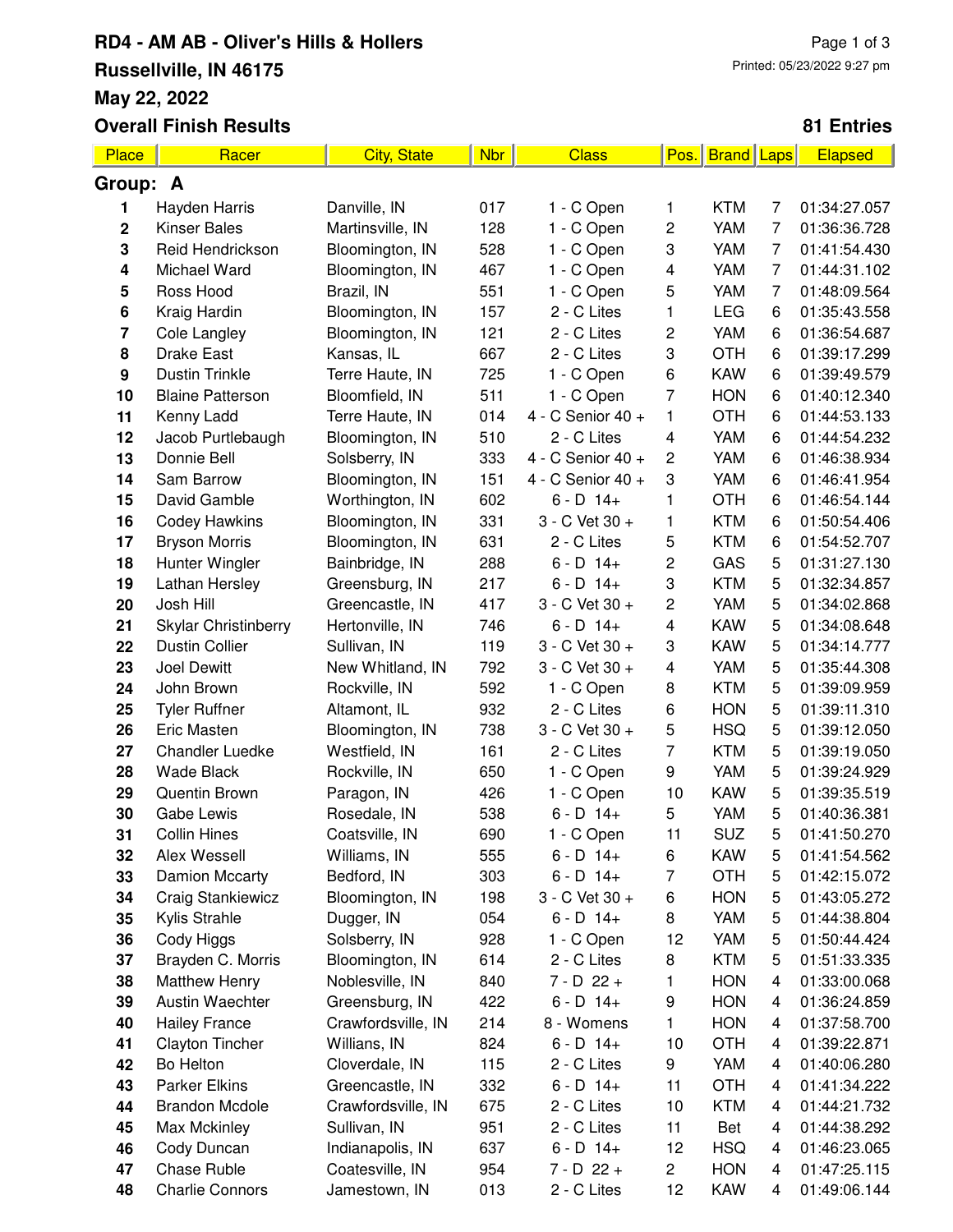# **RD4 - AM AB - Oliver's Hills & Hollers Russellville, IN 46175 May 22, 2022 Overall Finish Results**

#### **81 Entries**

| <b>Place</b> | Racer                  | <b>City, State</b> | <b>Nbr</b> | <b>Class</b>         | Pos.           | <b>Brand Laps</b> |                | <b>Elapsed</b> |
|--------------|------------------------|--------------------|------------|----------------------|----------------|-------------------|----------------|----------------|
| Group: A     |                        |                    |            |                      |                |                   |                |                |
| 49           | Jeremy Myers           | Bedford, IN        | 031        | $6 - D$ 14+          | 13             | <b>OTH</b>        | 3              | 01:07:48.016   |
| 50           | Chad Smith             | Boonville, IN      | 909        | 4 - C Senior 40 +    | 4              | <b>KTM</b>        | 3              | 01:25:51.853   |
| 51           | Korben Boller          | Roachdale, IN      | 242        | $6 - D$ 14+          | 14             | <b>KAW</b>        | 2              | 00:45:03.165   |
| 52           | John Rogers            | Crawfordsville, IN | 003        | $6 - D$ 14+          | 15             | <b>SUZ</b>        | $\overline{2}$ | 00:53:07.279   |
| 53           | <b>Tyler Patton</b>    | Cloverdale, IN     | 076        | $6 - D$ 14+          | 16             | Bet               | 2              | 00:58:58.521   |
| 54           | Lauryn Smith           | Boonville, IN      | 232        | 8 - Womens           | 2              | <b>HON</b>        | $\mathbf{2}$   | 01:23:10.311   |
| 55           | <b>Billy Whitcomb</b>  | Greencastle, IN    | 742        | $7 - D 22 +$         | 3              | <b>HON</b>        | $\overline{2}$ | 01:32:27.848   |
| 56           | Jayce Lee              | Pierceton, IN      | 067        | $6 - D$ 14+          | 17             | <b>SUZ</b>        | 2              | 01:56:01.639   |
| 57           | <b>Bradley Hearth</b>  | Bedford, IN        | 454        | 1 - C Open           | 13             | <b>KTM</b>        | 1              | 00:24:42.753   |
| 58           | <b>Michael Harness</b> | Clayton, IN        | 060        | 1 - C Open           | 14             | YAM               | 1              | 00:44:16.173   |
| 59           | Lance Hayden           | Coatesville, IN    | 080        | 3 - C Vet 30 +       | $\overline{7}$ | <b>HON</b>        | 1              | 01:02:49.672   |
| 60           | Craig A. Eldridge      | Greencastle, IN    | 624        | 1 - C Open           | 15             | YAM               | 1              | 01:10:20.785   |
| <b>DNF</b>   | Kevin D. Huff          | Camden, IN         | 619        | 4 - C Senior 40 +    | <b>DNF</b>     | YAM               | 0              | 00:00:00.000   |
| <b>DNF</b>   | <b>Scott Justice</b>   | Toledo, IL         | 008        | 5 - Super Senior 50+ | 0              | YAM               | 0              | 00:00:00.000   |
| <b>DNF</b>   | Jordan Pope            | Bainbridge, IN     | 222        | 1 - C Open           | <b>DNF</b>     | <b>HON</b>        | $\mathbf 0$    | 00:00:00.000   |
| <b>DNF</b>   | Corbin Rackley         | Coatesville, IN    | 103        | 1 - C Open           | <b>DNF</b>     | YAM               | 0              | 00:00:00.000   |
| <b>DNF</b>   | <b>Dalton Stevens</b>  | Bloomington, IN    | 375        | $6 - D$ 14+          | <b>DNF</b>     | YAM               | 0              | 00:00:00.000   |
| <b>DNF</b>   | Dustin Woods           | Indianapolis, IN   | 421        | 3 - C Vet 30 +       | <b>DNF</b>     | YAM               | 0              | 00:00:00.000   |